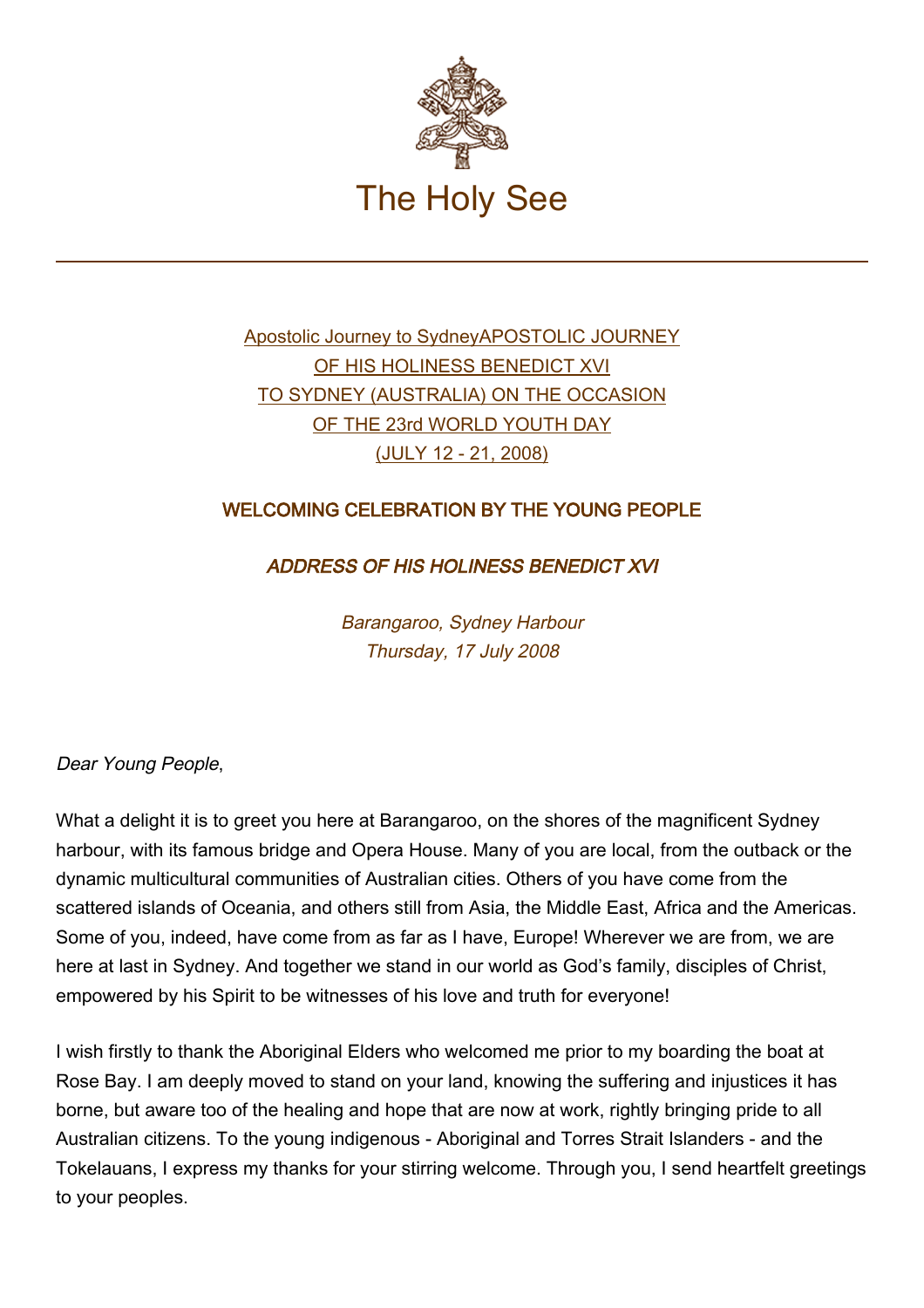Cardinal Pell and Archbishop Wilson, I thank you for your warm words of welcome. I know that your sentiments resonate in the hearts of the young gathered here this evening, and so I thank you all. Standing before me I see a vibrant image of the universal Church. The variety of nations and cultures from which you hail shows that indeed Christ's Good News is for everyone; it has reached the ends of the earth. Yet I know too that a good number of you are still seeking a spiritual homeland. Some of you, most welcome among us, are not Catholic or Christian. Others of you perhaps hover at the edge of parish and Church life. To you I wish to offer encouragement: step forward into Christ's loving embrace; recognize the Church as your home. No one need remain on the outside, for from the day of Pentecost the Church has been one and universal.

This evening I wish also to include those who are not present among us. I am thinking especially of the sick or mentally ill, young people in prison, those struggling on the margins of our societies, and those who for whatever reason feel alienated from the Church. To them I say: Jesus is close to you! Feel his healing embrace, his compassion and mercy!

Almost two thousand years ago, the Apostles, gathered in the upper room together with Mary and some faithful women, were filled with the Holy Spirit (cf. Acts 1:14; 2:4). At that extraordinary moment, which gave birth to the Church, the confusion and fear that had gripped Christ's disciples were transformed into a vigorous conviction and sense of purpose. They felt impelled to speak of their encounter with the risen Jesus whom they had come to call affectionately, the Lord. In many ways, the Apostles were ordinary. None could claim to be the perfect disciple. They failed to recognize Christ (cf. Lk 24:13-32), felt ashamed of their own ambition (cf. Lk 22:24-27), and had even denied him (cf. Lk 22:54-62). Yet, when empowered by the Holy Spirit, they were transfixed by the truth of Christ's Gospel and inspired to proclaim it fearlessly. Emboldened, they exclaimed: repent, be baptized, receive the Holy Spirit (cf. Acts 2:37-38)! Grounded in the Apostles' teaching, in fellowship, and in the breaking of the bread and prayer (cf. Acts 2:42), the young Christian community moved forward to oppose the perversity in the culture around them (cf. Acts 2:40), to care for one another (cf. Acts 2:44-47), to defend their belief in Jesus in the face of hostility (cf Acts 4:33), and to heal the sick (cf. Acts 5:12-16). And in obedience to Christ's own command, they set forth, bearing witness to the greatest story ever: that God has become one of us, that the divine has entered human history in order to transform it, and that we are called to immerse ourselves in Christ's saving love which triumphs over evil and death. Saint Paul, in his famous speech to the Areopagus, introduced the message in this way: "God gives everything – including life and breath – to everyone … so that all nations might seek God and, by feeling their way towards him, succeed in finding him. In fact he is not far from any of us, since it is in him that we live and move and have our being" (Acts 17: 25-28).

And ever since, men and women have set out to tell the same story, witnessing to Christ's truth and love, and contributing to the Church's mission. Today, we think of those pioneering Priests, Sisters and Brothers who came to these shores, and to other parts of the Pacific, from Ireland, France, Britain and elsewhere in Europe. The great majority were young - some still in their late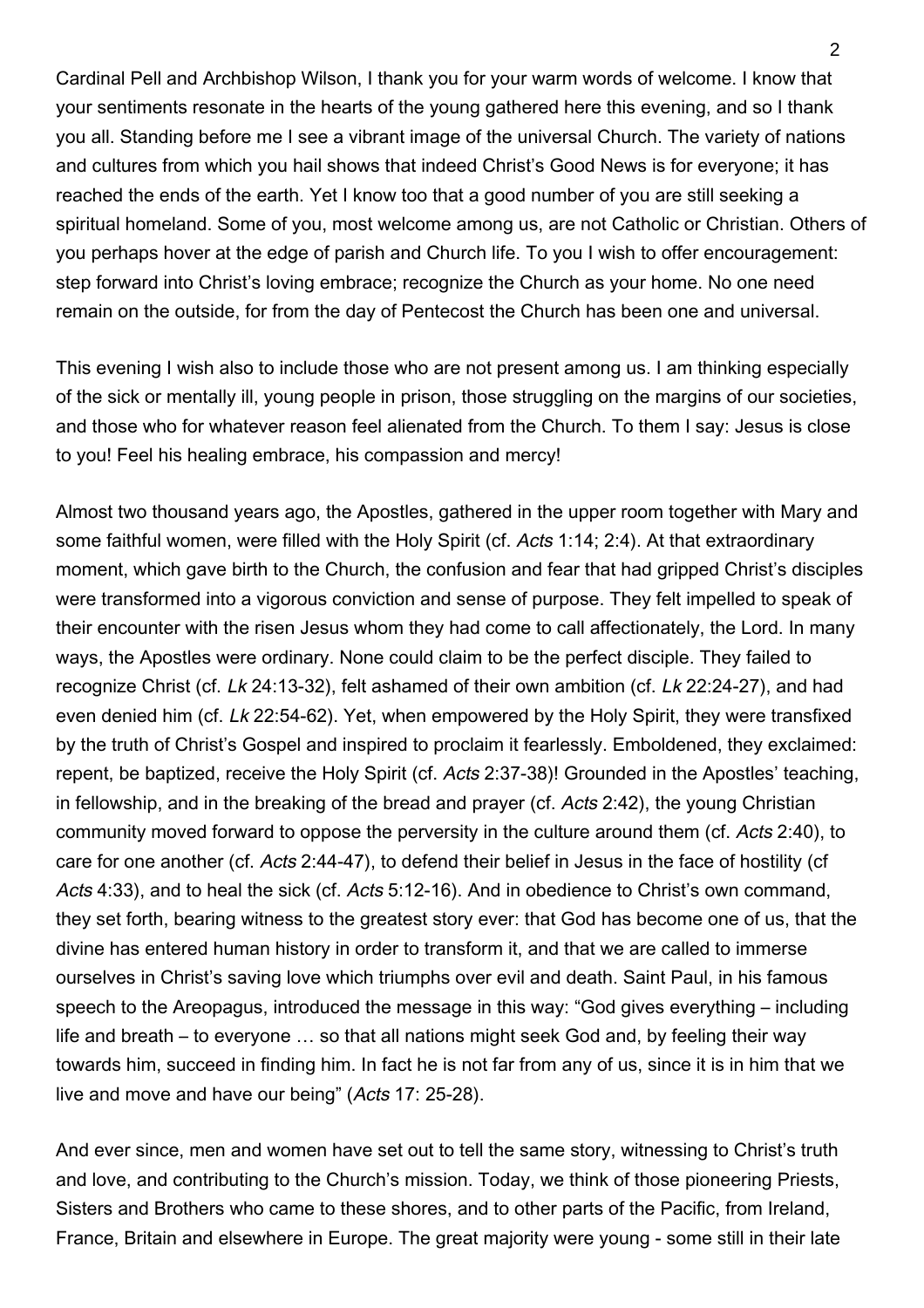teens - and when they bade farewell to their parents, brothers and sisters, and friends, they knew they were unlikely ever to return home. Their whole lives were a selfless Christian witness. They became the humble but tenacious builders of so much of the social and spiritual heritage which still today brings goodness, compassion and purpose to these nations. And they went on to inspire another generation. We think immediately of the faith which sustained Blessed Mary MacKillop in her sheer determination to educate especially the poor, and Blessed Peter To Rot in his steadfast resolution that community leadership must always include the Gospel. Think also of your own grandparents and parents, your first teachers in faith. They too have made countless sacrifices of time and energy, out of love for you. Supported by your parish priests and teachers, they have the task, not always easy but greatly satisfying, of guiding you towards all that is good and true, through their own witness - their teaching and living of our Christian faith.

Today, it is my turn. For some of us, it might seem like we have come to the end of the world! For people of your age, however, any flight is an exciting prospect. But for me, this one was somewhat daunting! Yet the views afforded of our planet from the air were truly wondrous. The sparkle of the Mediterranean, the grandeur of the north African desert, the lushness of Asia's forestation, the vastness of the Pacific Ocean, the horizon upon which the sun rose and set, and the majestic splendour of Australia's natural beauty which I have been able to enjoy these last couple of days; these all evoke a profound sense of awe. It is as though one catches glimpses of the Genesis creation story - light and darkness, the sun and the moon, the waters, the earth, and living creatures; all of which are "good" in God's eyes (cf. Gen 1:1 - 2:4). Immersed in such beauty, who could not echo the words of the Psalmist in praise of the Creator: "how majestic is your name in all the earth?"  $(Ps 8:1)$ .

And there is more – something hardly perceivable from the sky – men and women, made in nothing less than God's own image and likeness (cf. Gen 1:26). At the heart of the marvel of creation are you and I, the human family "crowned with glory and honour" (Ps 8:5). How astounding! With the Psalmist we whisper: "what is man that you are mindful of him?" (Ps 8:4). And drawn into silence, into a spirit of thanksgiving, into the power of holiness, we ponder.

What do we discover? Perhaps reluctantly we come to acknowledge that there are also scars which mark the surface of our earth: erosion, deforestation, the squandering of the world's mineral and ocean resources in order to fuel an insatiable consumption. Some of you come from island nations whose very existence is threatened by rising water levels; others from nations suffering the effects of devastating drought. God's wondrous creation is sometimes experienced as almost hostile to its stewards, even something dangerous. How can what is "good" appear so threatening?

And there is more. What of man, the apex of God's creation? Every day we encounter the genius of human achievement. From advances in medical sciences and the wise application of technology, to the creativity reflected in the arts, the quality and enjoyment of people's lives in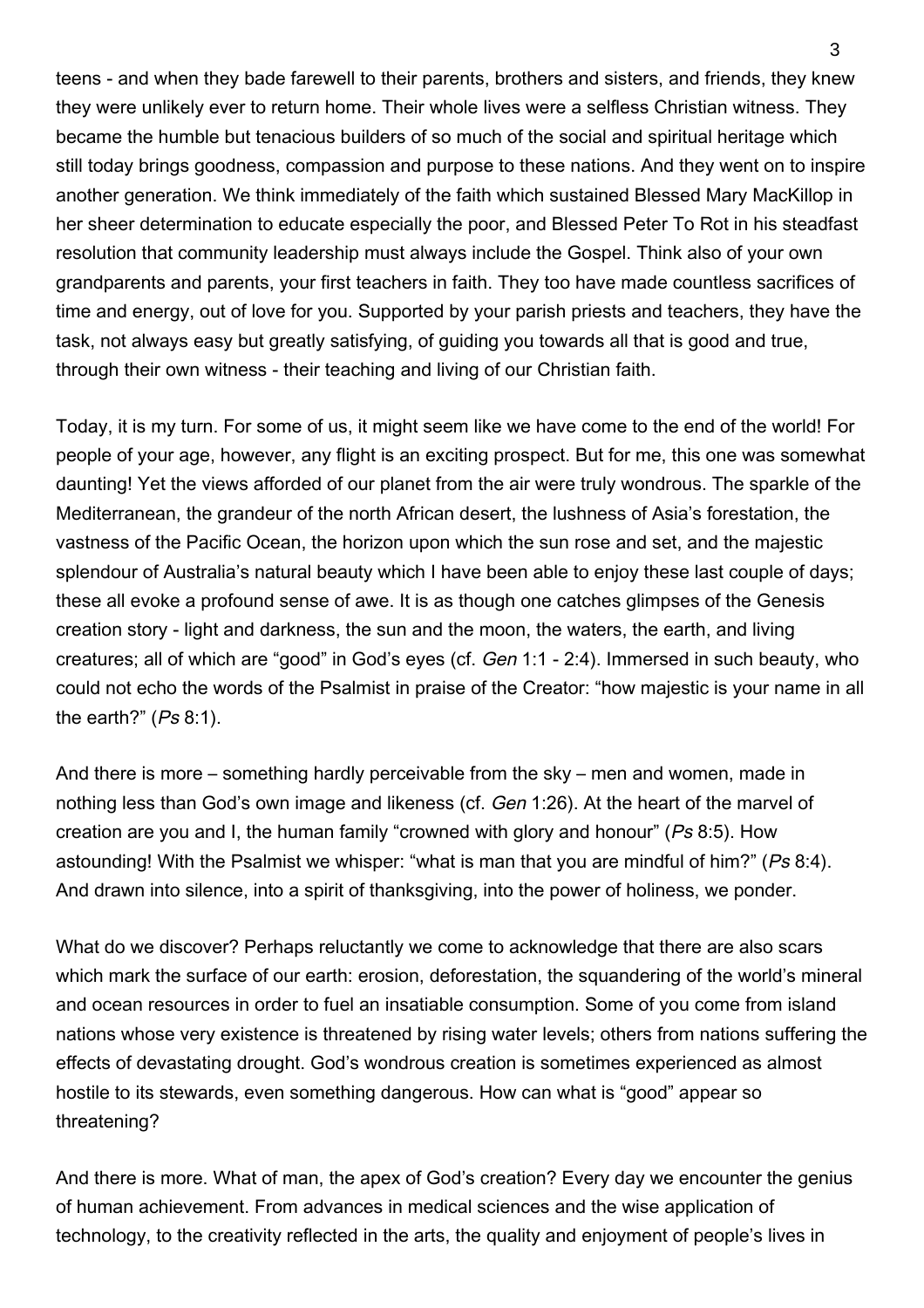many ways are steadily rising. Among yourselves there is a readiness to take up the plentiful opportunities offered to you. Some of you excel in studies, sport, music, or dance and drama, others of you have a keen sense of social justice and ethics, and many of you take up service and voluntary work. All of us, young and old, have those moments when the innate goodness of the human person - perhaps glimpsed in the gesture of a little child or an adult's readiness to forgive fills us with profound joy and gratitude.

Yet such moments do not last. So again, we ponder. And we discover that not only the natural but also the social environment – the habitat we fashion for ourselves – has its scars; wounds indicating that something is amiss. Here too, in our personal lives and in our communities, we can encounter a hostility, something dangerous; a poison which threatens to corrode what is good, reshape who we are, and distort the purpose for which we have been created. Examples abound, as you yourselves know. Among the more prevalent are alcohol and drug abuse, and the exaltation of violence and sexual degradation, often presented through television and the internet as entertainment. I ask myself, could anyone standing face to face with people who actually do suffer violence and sexual exploitation "explain" that these tragedies, portrayed in virtual form, are considered merely "entertainment"?

There is also something sinister which stems from the fact that freedom and tolerance are so often separated from truth. This is fuelled by the notion, widely held today, that there are no absolute truths to guide our lives. Relativism, by indiscriminately giving value to practically everything, has made "experience" all-important. Yet, experiences, detached from any consideration of what is good or true, can lead, not to genuine freedom, but to moral or intellectual confusion, to a lowering of standards, to a loss of self-respect, and even to despair.

Dear friends, life is not governed by chance; it is not random. Your very existence has been willed by God, blessed and given a purpose (cf. Gen 1:28)! Life is not just a succession of events or experiences, helpful though many of them are. It is a search for the true, the good and the beautiful. It is to this end that we make our choices; it is for this that we exercise our freedom; it is in this – in truth, in goodness, and in beauty – that we find happiness and joy. Do not be fooled by those who see you as just another consumer in a market of undifferentiated possibilities, where choice itself becomes the good, novelty usurps beauty, and subjective experience displaces truth.

Christ offers more! Indeed he offers everything! Only he who is the Truth can be the Way and hence also the Life. Thus the "way" which the Apostles brought to the ends of the earth is life in Christ. This is the life of the Church. And the entrance to this life, to the Christian way, is Baptism.

This evening I wish therefore to recall briefly something of our understanding of Baptism before tomorrow considering the Holy Spirit. On the day of your Baptism, God drew you into his holiness (cf. 2 Pet 1:4). You were adopted as a son or daughter of the Father. You were incorporated into Christ. You were made a dwelling place of his Spirit (cf. 1 Cor 6:19). Indeed, towards the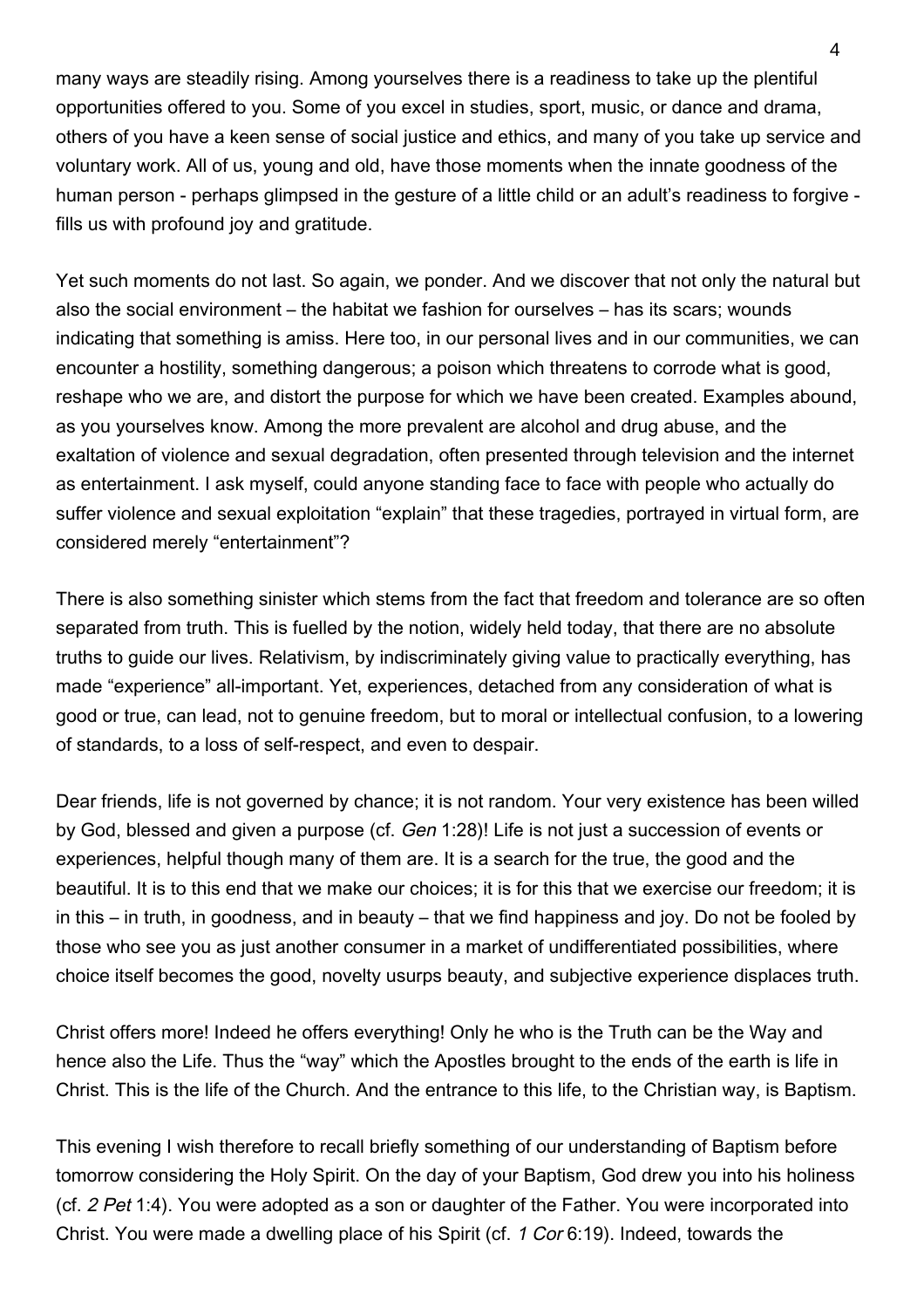conclusion of your Baptism, the priest turned to your parents and those gathered and, calling you by your name, said: "you have become a new creation" (Rite of Baptism, 99).

Dear friends, in your homes, schools and universities, in your places of work and recreation, remember that you are a new creation! As Christians you stand in this world knowing that God has a human face - Jesus Christ - the "way" who satisfies all human yearning, and the "life" to which we are called to bear witness, walking always in his light (cf. *ibid.*, 100).

The task of witness is not easy. There are many today who claim that God should be left on the sidelines, and that religion and faith, while fine for individuals, should either be excluded from the public forum altogether or included only in the pursuit of limited pragmatic goals. This secularist vision seeks to explain human life and shape society with little or no reference to the Creator. It presents itself as neutral, impartial and inclusive of everyone. But in reality, like every ideology, secularism imposes a world-view. If God is irrelevant to public life, then society will be shaped in a godless image. When God is eclipsed, our ability to recognize the natural order, purpose, and the "good" begins to wane. What was ostensibly promoted as human ingenuity soon manifests itself as folly, greed and selfish exploitation. And so we have become more and more aware of our need for humility before the delicate complexity of God's world.

But what of our social environment? Are we equally alert to the signs of turning our back on the moral structure with which God has endowed humanity (cf. [2007](https://www.vatican.va/content/benedict-xvi/en/messages/peace/documents/hf_ben-xvi_mes_20061208_xl-world-day-peace.html) World Day of Peace Message, 8)? Do we recognize that the innate dignity of every individual rests on his or her deepest identity as image of the Creator - and therefore that human rights are universal, based on the natural law, and not something dependent upon negotiation or patronage, let alone compromise? And so we are led to reflect on what place the poor and the elderly, immigrants and the voiceless, have in our societies. How can it be that domestic violence torments so many mothers and children? How can it be that the most wondrous and sacred human space – the womb – has become a place of unutterable violence?

My dear friends, God's creation is one and it is good. The concerns for non-violence, sustainable development, justice and peace, and care for our environment are of vital importance for humanity. They cannot, however, be understood apart from a profound reflection upon the innate dignity of every human life from conception to natural death: a dignity conferred by God himself and thus inviolable. Our world has grown weary of greed, exploitation and division, of the tedium of false idols and piecemeal responses, and the pain of false promises. Our hearts and minds are yearning for a vision of life where love endures, where gifts are shared, where unity is built, where freedom finds meaning in truth, and where identity is found in respectful communion. This is the work of the Holy Spirit! This is the hope held out by the Gospel of Jesus Christ. It is to bear witness to this reality that you were created anew at Baptism and strengthened through the gifts of the Spirit at Confirmation. Let this be the message that you bring from Sydney to the world!